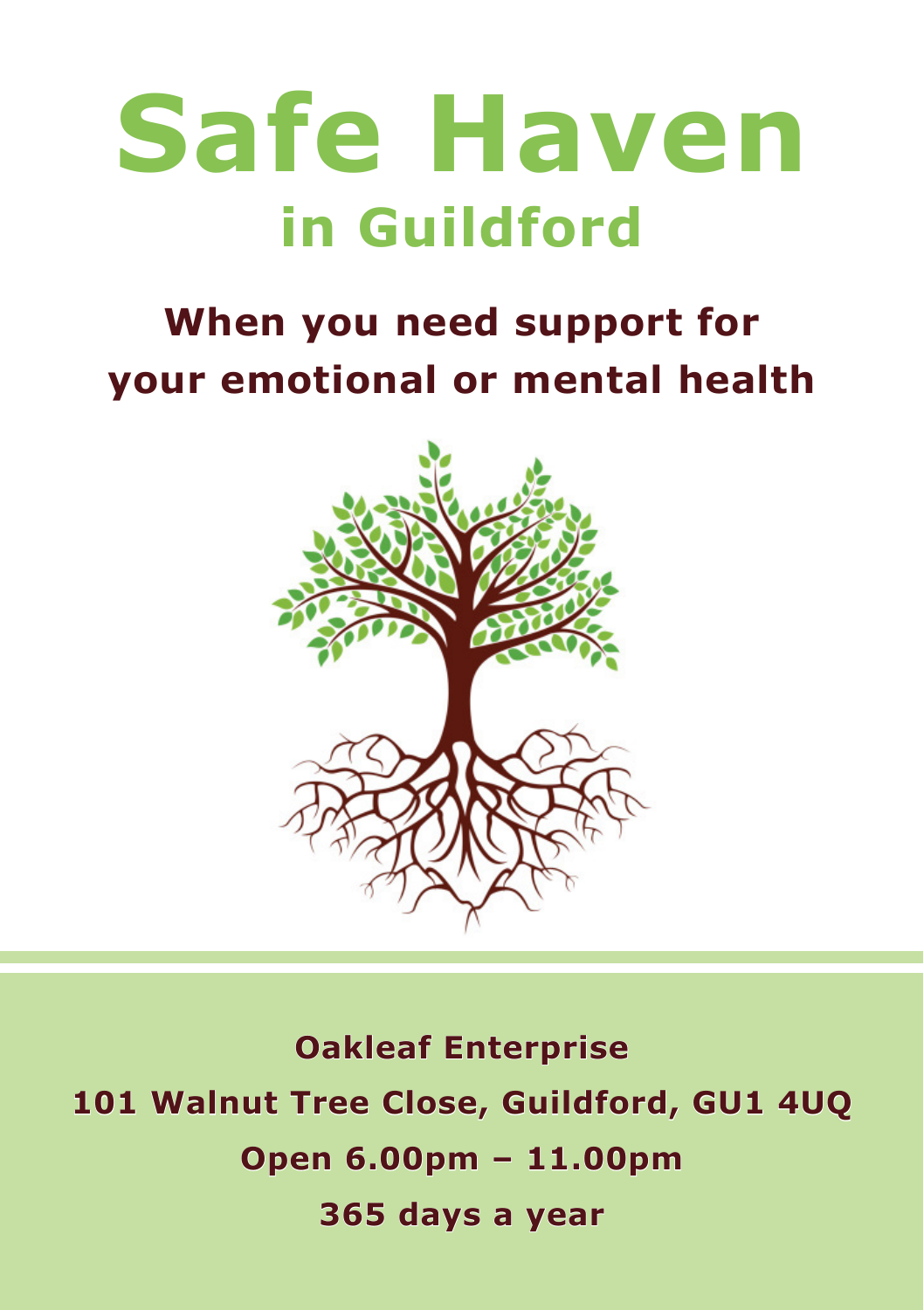# **What is the Safe Haven?**

It's an informal place that offers you a safe, calm and friendly environment when you need support for your emotional or mental health when you feel unable to cope.

You can drop in to the Safe Haven at any time without making an appointment.

If you are unable to get to the Safe Haven, an Outreach Worker can support you. Please contact the Guildford Safe Haven for more information.

#### **What can you expect when you visit the Safe Haven?**

- Your mental wellbeing is our top priority at Guildford Safe Haven.
- You will receive help and support from trained staff, including qualified mental health professionals.
- You can meet and chat to other people who may be having similar experiences to you.
- The Safe Haven provides a friendly informal place with quiet areas if you want to have your own space.
- We can help you access other services, if you have a need for that.

#### **Where can you get support at other times?**

- NHS 111: Call 111 for free, 24 hours a day
- Sane: Call 0845 767 8000 6pm 11pm every day www.sane.org.uk
- Mental Health Crisis Helpline: Call 0300 456 83 42 | Text 07717 98 90 24 Monday to Friday 5pm – 9am | Weekends bank holidays 24 hrs www.sabp.nhs.uk/advice/crisis-help
- First Steps Surrey: www.firststeps-surrey.nhs.uk/getting-more-help
- Community Connections Surrey: www.communityconnectionssurrey.com
- Citizens Advice Bureau Guildford: www.guildfordcab.org.uk
- Citizens Advice Bureau Waverley: www.waverleycab.org.uk
- The Welcome Project: www.welcomeprojectsurrey.co.uk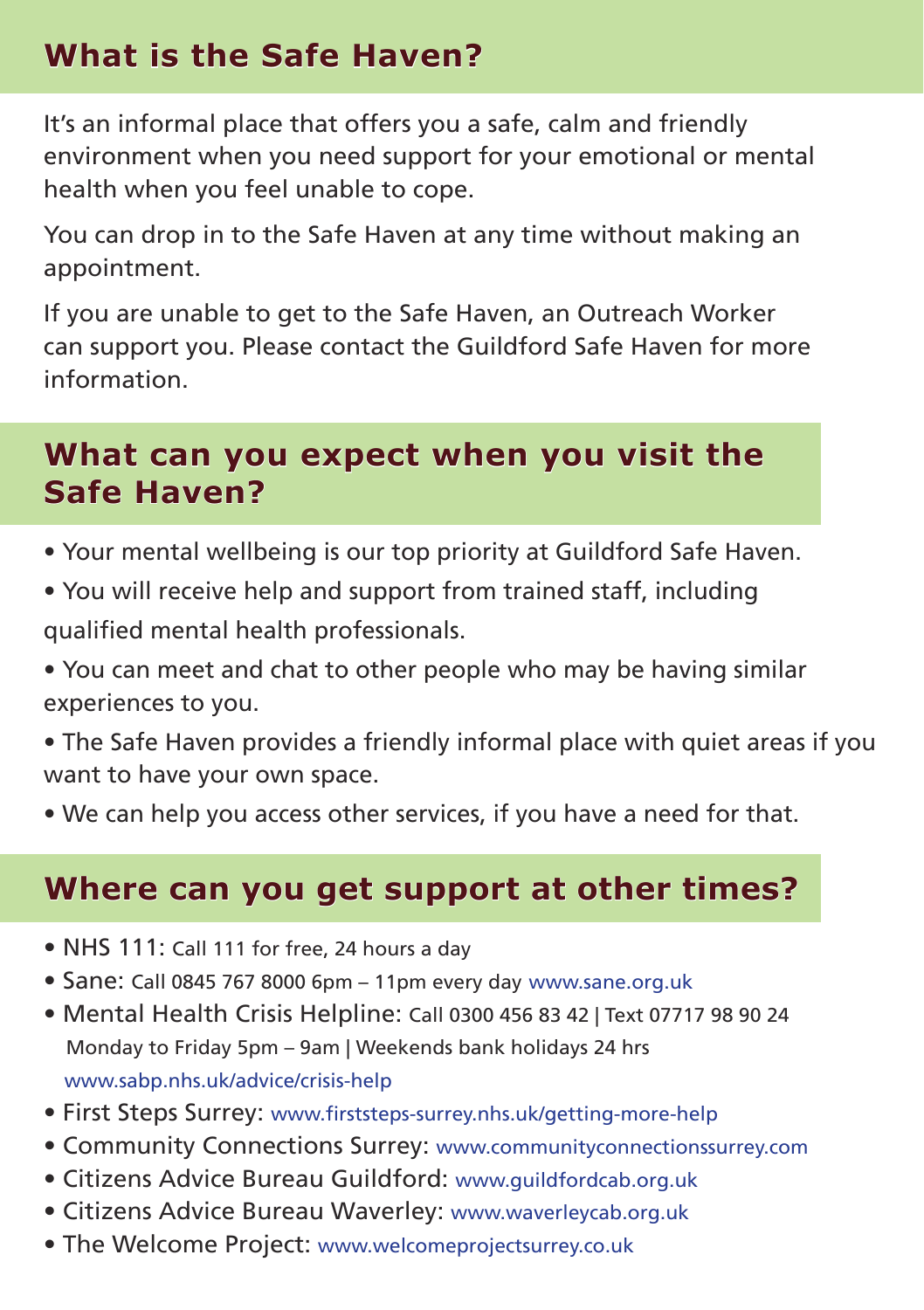### **Where can you find us?**



Oakleaf Enterprise 101 Walnut Tree Close Guildford, GU1 4UQ.

Open 6pm – 11pm every evening, 365 days a year.

The Guildford Safe Haven is located near Guildford train station, on Walnut Tree Close.

Disabled access is available.

Website: Email: www.oakleaf-enterprise.org safehaven@oakleaf-enterprise.org